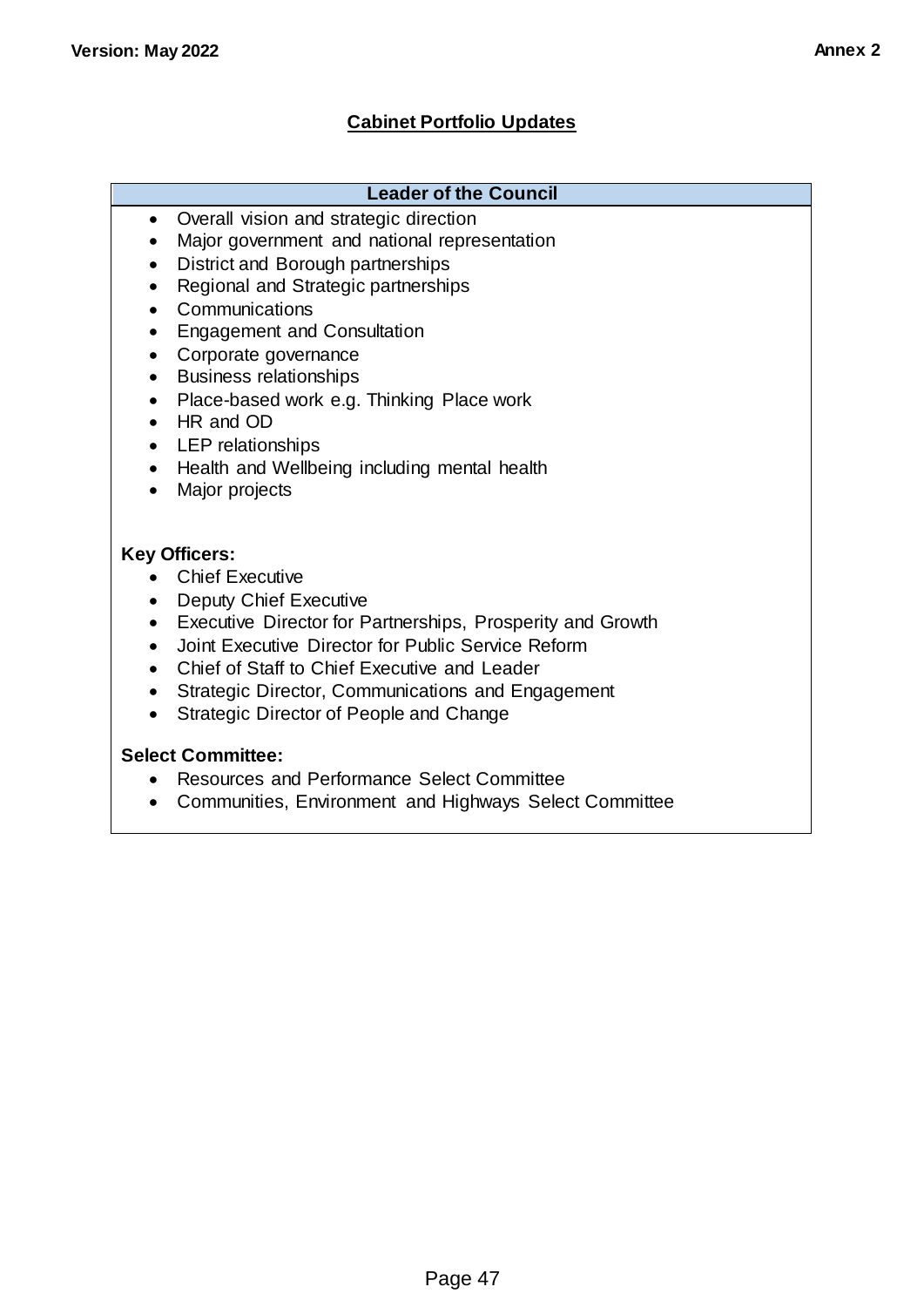### *Deputy Cabinet Member for Levelling Up – Rebecca Paul*

- Levelling Up fund opportunities
- Communications strategy for Levelling Up agenda (cross-portfolio)
- Strengthening Families (e.g. family hub)
- Infrastructure for opportunity
- Social infrastructure development (e.g. youth centres)
- Data and SODA
- EDI (joint)

### **Key Officers:**

- Executive Director for Children Families and Lifelong Learning
- Executive Director for Partnerships, Prosperity and Growth
- Executive Director for Environment, Transport, and Infrastructure
- Executive Director for Customer and Communities
- Chief of Staff to Chief Executive and Leader

### **Select Committee:**

- Children, Families, Lifelong Learning and Culture Select Committee
- Adults and Health Select Committee
- Communities, Environment and Highways Select Committee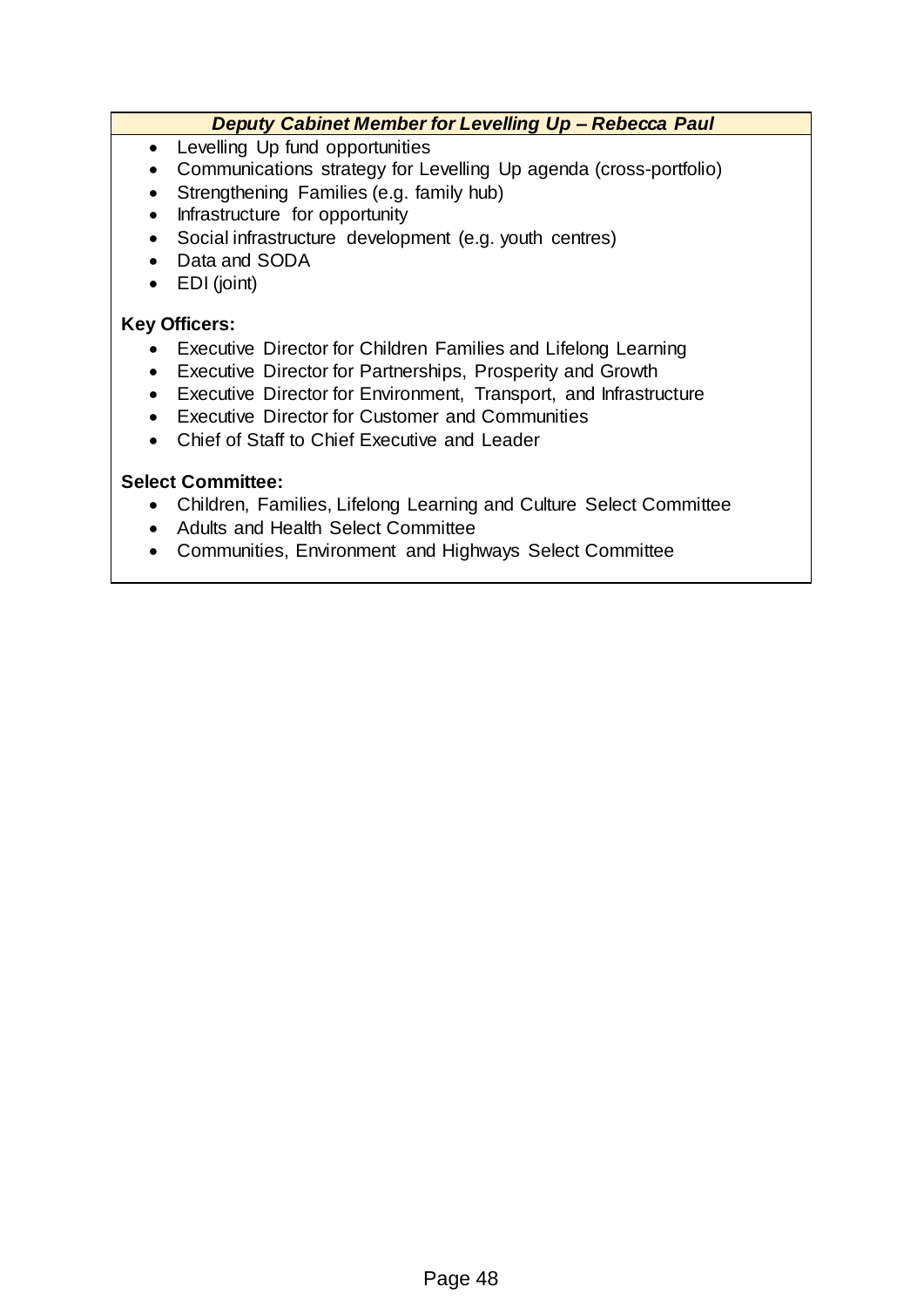| <b>Cabinet Member for</b><br><b>Children and</b>                                                                                                                                                                                                                                                                                                                                                         | <b>Cabinet Member for</b><br><b>Education and</b>                                                                                                                                                                                                                                                                                                                                                                 | <b>Cabinet Member for</b><br><b>Adults and Health -</b>                                                                                                                                                                                                                                                                                                                                                                                                                                                                                      | <b>Cabinet Member for</b><br><b>Property and Waste</b>                                                                                                                                                                                                                                                                       |
|----------------------------------------------------------------------------------------------------------------------------------------------------------------------------------------------------------------------------------------------------------------------------------------------------------------------------------------------------------------------------------------------------------|-------------------------------------------------------------------------------------------------------------------------------------------------------------------------------------------------------------------------------------------------------------------------------------------------------------------------------------------------------------------------------------------------------------------|----------------------------------------------------------------------------------------------------------------------------------------------------------------------------------------------------------------------------------------------------------------------------------------------------------------------------------------------------------------------------------------------------------------------------------------------------------------------------------------------------------------------------------------------|------------------------------------------------------------------------------------------------------------------------------------------------------------------------------------------------------------------------------------------------------------------------------------------------------------------------------|
| <b>Families - Clare</b>                                                                                                                                                                                                                                                                                                                                                                                  | <b>Learning - Denise</b>                                                                                                                                                                                                                                                                                                                                                                                          | <b>Sinead Mooney</b>                                                                                                                                                                                                                                                                                                                                                                                                                                                                                                                         | - Natalie Bramhall                                                                                                                                                                                                                                                                                                           |
| <b>Curran</b>                                                                                                                                                                                                                                                                                                                                                                                            | <b>Turner-Stewart</b>                                                                                                                                                                                                                                                                                                                                                                                             |                                                                                                                                                                                                                                                                                                                                                                                                                                                                                                                                              |                                                                                                                                                                                                                                                                                                                              |
| Children's<br>$\bullet$<br>services<br>Children's<br>$\bullet$<br>integrated<br>commissioning<br>Corporate<br>$\bullet$<br>parenting<br>(including<br>fostering and<br>adoption)<br>Children with<br>$\bullet$<br><b>Disabilities</b><br>(CwD)<br>Safeguarding<br>$\bullet$<br>Accommodation<br>$\bullet$<br>for vulnerable<br>children<br><b>Key Officer:</b><br>Executive<br>$\bullet$<br>Director for | Education<br>$\bullet$<br>Special<br>$\bullet$<br>Education<br>Needs and/or<br><b>Disabilities</b><br>(SEND),<br>including<br>Transport<br>Schools -<br>$\bullet$<br>relationships<br>Place planning<br>$\bullet$<br>Admissions<br>$\bullet$<br>Skills and<br>$\bullet$<br>apprenticeships<br>Adult learning<br><b>Key Officers:</b><br>Executive<br>Director for<br>Children,<br><b>Families and</b><br>Lifelong | <b>Adult Social Care</b><br>$\bullet$<br>Safeguarding<br>$\bullet$<br>Accommodation<br>$\bullet$<br>for vulnerable and<br>elderly adults<br>Learning<br>$\bullet$<br><b>Disabilities</b><br>Transitions<br>$\bullet$<br><b>Local Outbreak</b><br>$\bullet$<br>Engagement<br><b>Board</b><br><b>Local Outbreak</b><br><b>Plan Advisory</b><br><b>Board</b><br><b>Health and Social</b><br>Care Integration<br><b>Public Health</b><br>Integrated<br>$\bullet$<br>commissioning<br>EDI (joint)<br>$\bullet$<br>Housing<br><b>Key Officers:</b> | Property<br>$\bullet$<br>portfolio<br>Waste<br>contract<br>Capital<br>Programme<br>Delivery<br>Strategic<br>$\bullet$<br><b>Investment</b><br><b>Board</b><br>Weybridge<br>delivery Board<br><b>Key Officers:</b><br>Executive<br>Director for<br><b>Resources</b><br>Executive<br>$\bullet$<br>Director for<br>Environment, |
| Children,<br><b>Families and</b><br>Lifelong<br>Learning<br><b>Select Committee:</b><br>Children,<br>$\bullet$<br>Families,                                                                                                                                                                                                                                                                              | Learning<br>Executive<br>$\bullet$<br>Director for<br>Partnerships,<br>Prosperity and<br>Growth                                                                                                                                                                                                                                                                                                                   | <b>Executive Director</b><br>for Adult Social<br>Care and Health<br>Integration<br><b>Executive Director</b><br>for Partnerships,<br>Prosperity and                                                                                                                                                                                                                                                                                                                                                                                          | Transport and<br>Infrastructure<br><b>Select Committee:</b><br>Resources<br>$\bullet$<br>and                                                                                                                                                                                                                                 |
| Lifelong<br>Learning and<br><b>Culture Select</b><br>Committee                                                                                                                                                                                                                                                                                                                                           | <b>Select Committee:</b><br>Children,<br>$\bullet$<br>Families,<br>Lifelong<br>Learning and<br><b>Culture Select</b><br>Committee                                                                                                                                                                                                                                                                                 | Growth<br><b>Executive Director</b><br>for Public Service<br>Reform<br>Chief of Staff to<br><b>Chief Executive</b><br>and Leader<br><b>Select Committee:</b>                                                                                                                                                                                                                                                                                                                                                                                 | Performance<br><b>Select</b><br>Committee<br>Communities,<br>Environment<br>and Highways<br><b>Select</b><br>Committee                                                                                                                                                                                                       |
|                                                                                                                                                                                                                                                                                                                                                                                                          |                                                                                                                                                                                                                                                                                                                                                                                                                   | Children, Families,<br>Lifelong Learning<br>and Culture Select<br>Committee<br><b>Adults and Health</b><br><b>Select Committee</b>                                                                                                                                                                                                                                                                                                                                                                                                           |                                                                                                                                                                                                                                                                                                                              |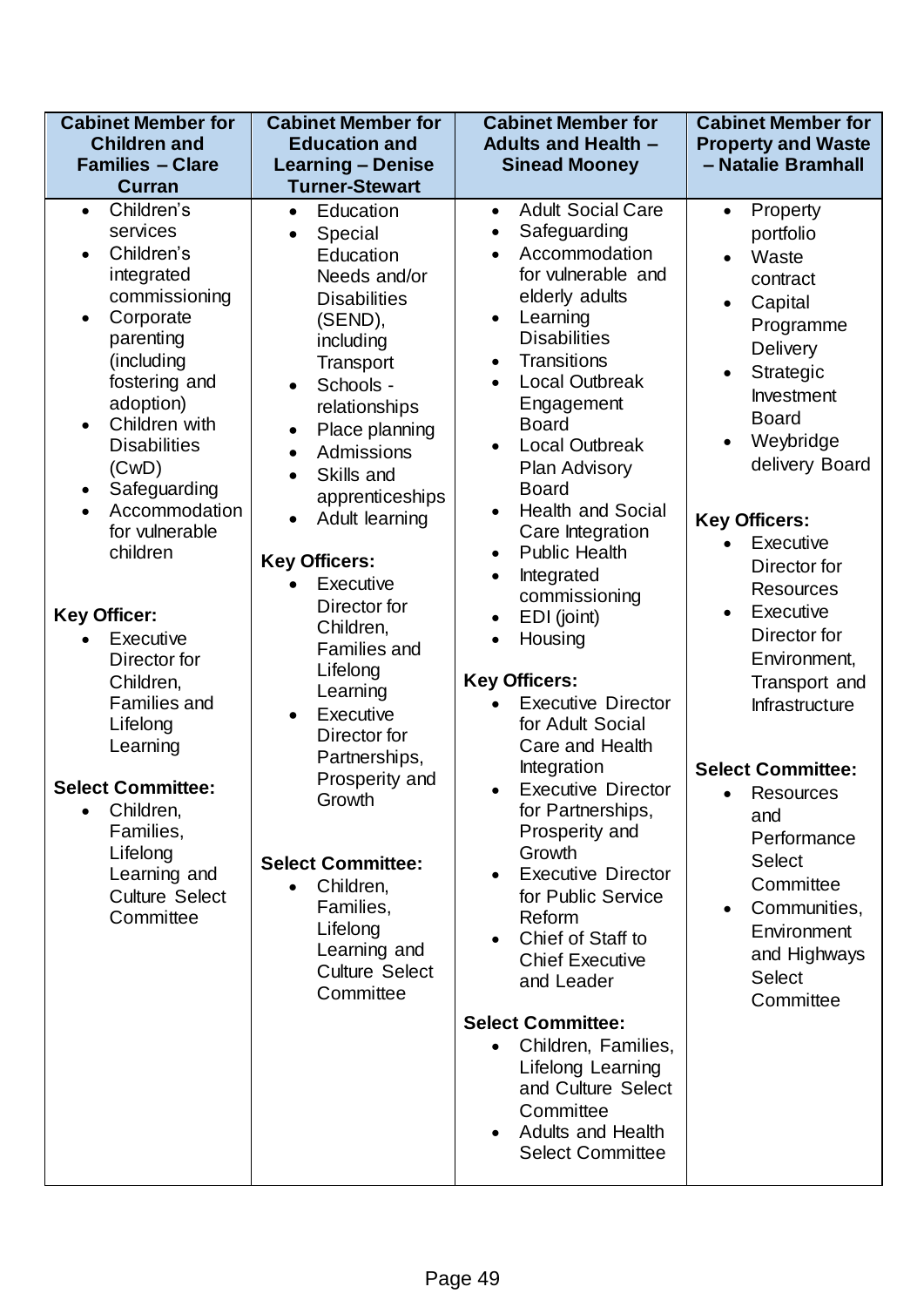#### *Deputy Cabinet Member for Children and Families – Maureen Attewell*

- Youth Services
- Domestic Abuse
- Family **Resilience**
- Other Children's **Commissioning**

## **Key Officer:**

• Executive Director for Children, Families and Lifelong **Learning** 

## **Select Committee:**

 Children, Families, Lifelong Learning and Culture Select **Committee**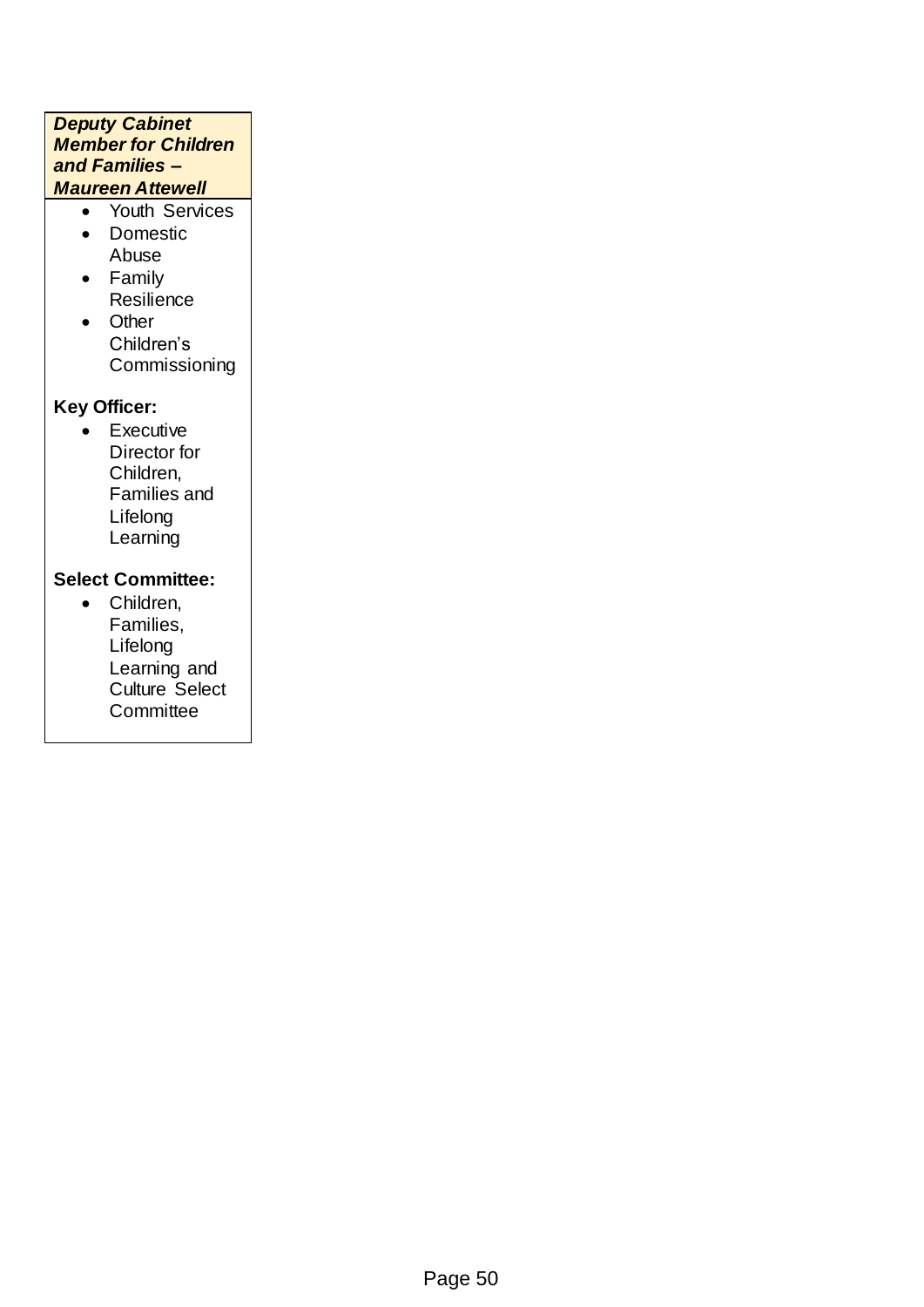| <b>Cabinet Member</b><br>for Transport,<br><b>Infrastructure and</b><br><b>Economy - Matt</b><br><b>Furniss</b>                                                                                                                                                                                                                                                                                                                                                                                                                                                                                                                                                                                       | <b>Cabinet Member</b><br>for Environment-<br><b>Marisa Heath</b>                                                                                                                                                                                                                                                                                                                                                                                                                                                                                              | <b>Deputy Leader and</b><br><b>Cabinet Member</b><br>for Finance and<br><b>Resources-</b><br><b>Becky Rush</b>                                                                                                                                                                                                                                                                                                                                                                                                                                                                                                                                                                                                                                              | <b>Cabinet Member</b><br>for Communities<br>- Mark Nuti                                                                                                                                                                                                                                                                                                                                                                                                                                                                                                                                                                                                                                                                    | <b>Cabinet</b><br><b>Member for</b><br><b>Community</b><br><b>Protection -</b><br><b>Kevin Deanus</b>                                                                                                                                                                                                                                                                                                                                                                                                                                                                                                                                    |
|-------------------------------------------------------------------------------------------------------------------------------------------------------------------------------------------------------------------------------------------------------------------------------------------------------------------------------------------------------------------------------------------------------------------------------------------------------------------------------------------------------------------------------------------------------------------------------------------------------------------------------------------------------------------------------------------------------|---------------------------------------------------------------------------------------------------------------------------------------------------------------------------------------------------------------------------------------------------------------------------------------------------------------------------------------------------------------------------------------------------------------------------------------------------------------------------------------------------------------------------------------------------------------|-------------------------------------------------------------------------------------------------------------------------------------------------------------------------------------------------------------------------------------------------------------------------------------------------------------------------------------------------------------------------------------------------------------------------------------------------------------------------------------------------------------------------------------------------------------------------------------------------------------------------------------------------------------------------------------------------------------------------------------------------------------|----------------------------------------------------------------------------------------------------------------------------------------------------------------------------------------------------------------------------------------------------------------------------------------------------------------------------------------------------------------------------------------------------------------------------------------------------------------------------------------------------------------------------------------------------------------------------------------------------------------------------------------------------------------------------------------------------------------------------|------------------------------------------------------------------------------------------------------------------------------------------------------------------------------------------------------------------------------------------------------------------------------------------------------------------------------------------------------------------------------------------------------------------------------------------------------------------------------------------------------------------------------------------------------------------------------------------------------------------------------------------|
| <b>Highways</b><br>$\bullet$<br>and<br>operational<br>delivery<br>including<br>procurement<br><b>Road Safety</b><br>$\bullet$<br>Parking<br>$\bullet$<br>Transport<br>$\bullet$<br>Air and Rail<br>$\bullet$<br><b>Infrastructure</b><br>$\bullet$<br>5G Rollout<br>$\bullet$<br>Economic<br>$\bullet$<br>Growth<br>Planning<br>$\bullet$<br>Growth<br><b>Board</b><br><b>Key Officers:</b><br>Executive<br>$\bullet$<br>Director for<br>Environment,<br>Transport<br>and<br>Infrastructure<br>Executive<br>Director for<br>Partnerships,<br>Prosperity<br>and Growth<br><b>Select Committee:</b><br>Communities,<br>$\bullet$<br>Environment<br>and<br><b>Highways</b><br><b>Select</b><br>Committee | Greener<br>$\bullet$<br><b>Futures</b><br>Programme<br>Climate<br>$\bullet$<br>Change<br><b>Air Quality</b><br>$\bullet$<br>Countryside<br>$\bullet$<br>Waste<br>$\bullet$<br>(greener<br>futures<br>oversight)<br><b>Trees</b><br>$\bullet$<br>Greener<br>$\bullet$<br><b>Futures</b><br><b>Board</b><br><b>Key Officer:</b><br>Executive<br>$\bullet$<br>Director for<br>Environment,<br>Transport<br>and<br>Infrastructure<br><b>Select Committee:</b><br>Communities,<br>$\bullet$<br>Environment<br>and<br><b>Highways</b><br><b>Select</b><br>Committee | Finance-<br>$\bullet$<br>Revenue &<br>Capital<br>Digital,<br><b>Business and</b><br><b>Insights</b><br>Programme<br>Internal<br>$\bullet$<br>control/audit<br>Commercial<br>investment and<br>capital<br>programme<br>financial<br>oversight<br>Procurement<br>$\bullet$<br>Orbis<br>$\bullet$<br>Legal and<br>Democratic<br>$\Pi$<br>$\bullet$<br>Digital<br>Contract<br>$\bullet$<br>management<br><b>SCC</b><br>$\bullet$<br>companies<br>Performance<br>$\bullet$<br>Management<br>and Reporting<br><b>Transformation</b><br>$\bullet$<br>Transformation<br>Assurance<br><b>Board</b><br><b>Key Officer:</b><br>Executive<br>Director for<br><b>Resources</b><br><b>Select Committee:</b><br>Resources and<br>Performance<br><b>Select</b><br>Committee | Local<br>$\bullet$<br>democracy<br>and<br>engagement<br>design<br>Local & Joint<br>Committees<br>Community<br>$\bullet$<br>Foundation<br>Surrey<br>relationship<br>Customer<br>$\bullet$<br><b>Services</b><br>Libraries, Arts<br>and Culture<br>Registration<br><b>Services</b><br>Your Fund<br><b>Surrey</b><br><b>VCFS</b><br>Town and<br>Parishes<br>Empowering<br>$\bullet$<br>and Thriving<br>Communities<br><b>Board</b><br><b>Key Officer:</b><br>Executive<br>$\bullet$<br>Director for<br>Customer and<br>Communities<br><b>Select</b><br><b>Committee:</b><br>Communities,<br>Environment<br>and Highways<br><b>Select</b><br>Committee<br><b>Resources</b><br>and<br>Performance<br><b>Select</b><br>Committee | Flooding<br>$\bullet$<br>Fire and<br>$\bullet$<br>Rescue<br>Community<br>$\bullet$<br>Safety<br>Trading<br>$\bullet$<br><b>Standards</b><br>Corporate<br>$\bullet$<br>Health and<br><b>Safety</b><br>Coroners<br>$\bullet$<br>Emergency<br>$\bullet$<br>planning<br>Community<br>$\bullet$<br>Resilience<br>Military<br>$\bullet$<br>Covenant<br><b>Key Officer:</b><br><b>Chief Fire</b><br>$\bullet$<br>Officer<br><b>Select</b><br><b>Committee:</b><br>Communiti<br>$\bullet$<br>es,<br>Environme<br>nt and<br>Highways<br><b>Select</b><br>Committee<br><b>Resources</b><br>$\bullet$<br>and<br>Performanc<br>e Select<br>Committee |